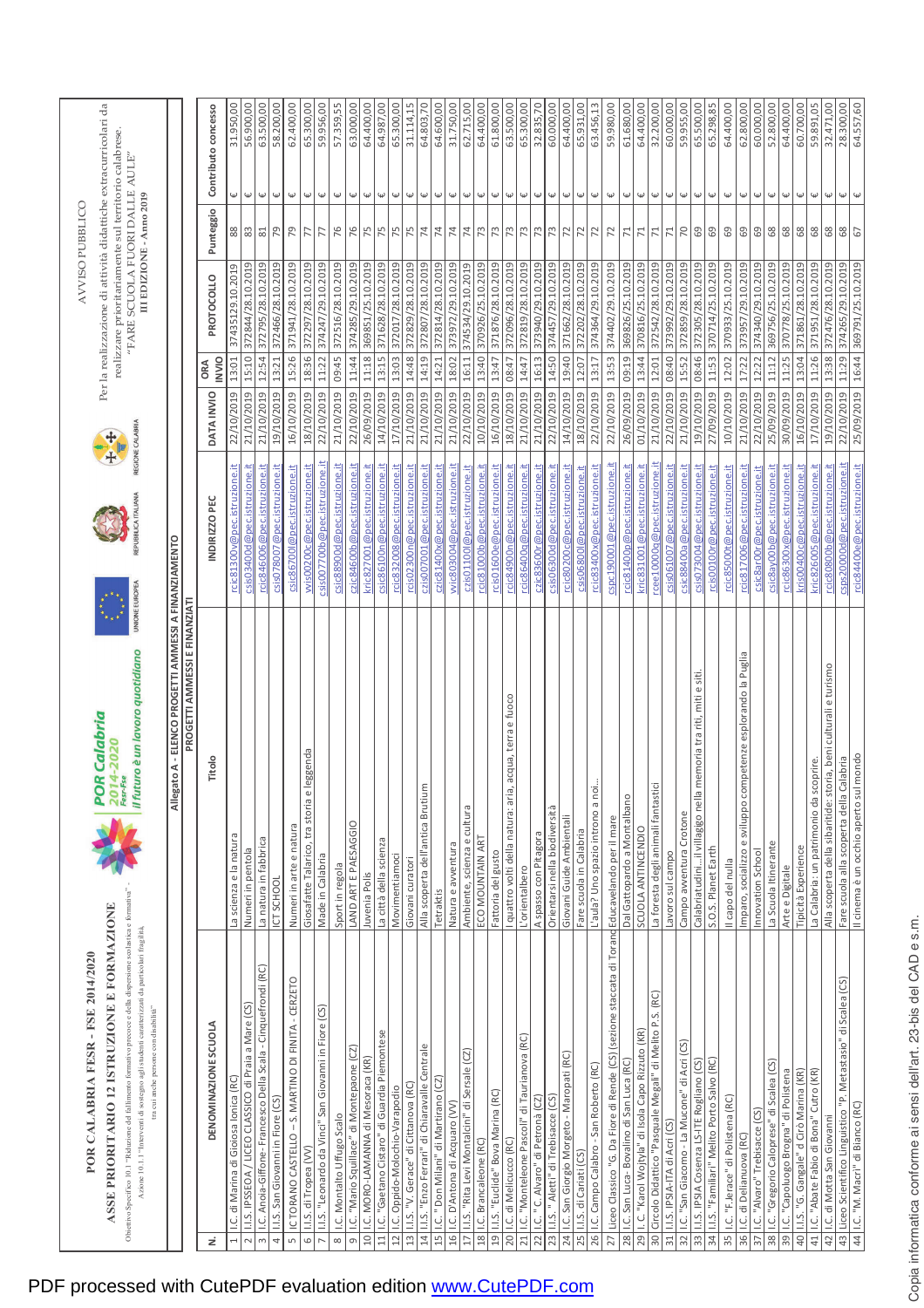|               | 45   I.I.S. "E.Siciliano" di Bisignano (CS)                       | Glocal Factory                                                                        | csis01600x@pec.istruzione.it |                  | 17/10/2019   13:22   372040/28.10.2019 | 67 | Ψ                       | 65.999,54    |  |
|---------------|-------------------------------------------------------------------|---------------------------------------------------------------------------------------|------------------------------|------------------|----------------------------------------|----|-------------------------|--------------|--|
|               | 46  Istituto Omnicomprensivo "Luigi Lilio" di Cirò (KR)           | Un tesoro da scoprire                                                                 | kric820006@pec.istruzione.it | 19/10/2019       | 13:09 372459/28.10.2019                | 67 | Ψ                       | 59.856,00    |  |
|               | 47 II.C. di Mirto/Crosia                                          | IN MEZZO ALLA NATURA<br>$\vdots$<br>MENS SANA IN CORPORE SANO                         | csic8ar007@pec.istruzione.it | 19/10/2019       | 372489/28.10.2019<br>20:59             | 55 | $\overline{\mathsf{L}}$ | 65.375,52    |  |
| 48            | .C. di San Sosti (CS)                                             | Alla scoperta della Calabria Ultra                                                    | csic814004@pec.istruzione.it | 22/10/2019       | 374437/29.10.2019<br>14:03             | 67 | $\upomega$              | 60.600,00    |  |
|               | 49   I.I.S. Polo di Amantea (CS)                                  | A vela nel mediterraneo                                                               | csis014008@pec.istruzione.it | 18/10/2019       | 372280/28.10.2019<br>13:44             | 66 | Ψ                       | 61.100,00    |  |
|               | 50   I.C. Girifal co Cortale (CZ)                                 | Calabria: terra di storia e leggende                                                  | czic9400c@pec.istruzione.it  |                  | 19/10/2019   12:05   372322/28.10.2019 | 66 | Ψ                       | 62.500,00    |  |
| 51            | I.C. "Giovanni XXIII" di Melissa (KR)                             | Almoben                                                                               | kric818006@pec.istruzione.it |                  | 22/10/2019   17:42 374545/29.10.2019   | 66 | $\omega$                | 64.500,00    |  |
|               | 52 I.C. " G.B. Moscato" di San Lucido (CS)                        | di arte, storia e leggende<br>Si narra chela Calabria bottega                         | csic84100c@pec.istruzione.it |                  | 22/10/2019   14:21   374443/29.10.2019 | 66 | $\overline{\mathsf{L}}$ | 30.400,00    |  |
|               | 53 II.C. di Scandale                                              | Calabria tra storia e tradizione                                                      | kric80800g@pec.istruzione.it |                  | 17/10/2019   13:13   372035/28.10.2019 | 65 | Ψ                       | 60.153,09    |  |
|               | 54   I.C. Spezzano della Sila (CS)                                | Magna Grecia: cultura e sport                                                         | csic85500a@pec.istruzione.it |                  | 17/10/2019   18:07   372053/28.10.2019 | 55 | Ψ                       | 61.100,00    |  |
|               | 55   I.C. " F. Sofia Alessio- N. Contestabile" di Taurianova (RC) | Lo scrigno della natura                                                               | rcic87400a@pec.istruzione.it |                  | 21/10/2019   15:34   372852/28.10.2019 | 65 | Ψ                       | 63.000,00    |  |
|               | 56   I.C. Campora - Aiello (CS)                                   | Sosteniamo il futuro                                                                  | csic81800b@pec.istruzione.it |                  | 21/10/2019   17:04   373950/29.10.2019 | 65 | Ψ                       | 60.000,00    |  |
| $\frac{1}{2}$ | I. C. di Diamante (CS)                                            | Fare scuola nella locride                                                             | csic836001@pec.istruzione.it | 28/09/2019       | 10:04 370764/25.10.2019                | 65 | Ψ                       | 57.690,00    |  |
|               | 58   I.C. "E. De Amicis" di Plati (RC)                            | Tarantelle                                                                            | cic83700b@pec.istruzione.it  | 25/09/2019       | 369806/25.10.2019<br>16:51             | 64 | $\omega$                | 64.557,60    |  |
| $\frac{1}{5}$ | .C. di Squillace (CZ)                                             | /IAGGIARTE: percorsi nella memoria                                                    | czic87200x@pec.istruzione.it | 22/10/2019       | 374397/29.10.2019<br>13:46             | 64 | Ψ                       | 33.000,00    |  |
| 60            | I.C. Ardore-Benestare-Careri-Ciminà (RC)                          | tu insegni, insegnami nel modo in cui io<br>Se non imparo nel modo in cui t<br>imparo | cic81400e@pec.istruzione.it  | 01/10/2019 15:50 | 370891/25.10.2019                      | 3  |                         | 51.715,63    |  |
|               |                                                                   |                                                                                       |                              |                  |                                        |    | Ψ<br><b>TOTALE</b>      | 3.450.739,11 |  |